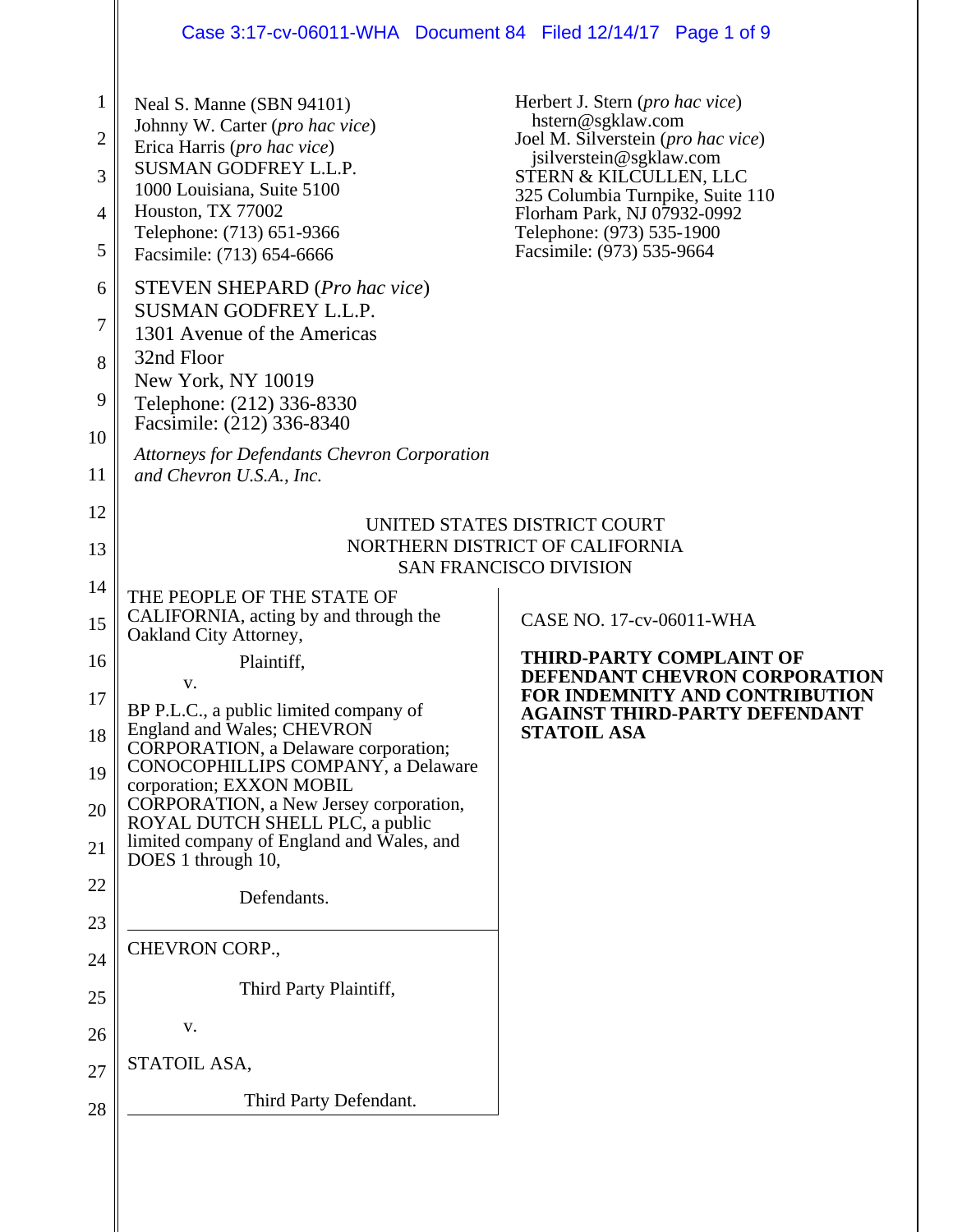|          | Case 3:17-cv-06011-WHA  Document 84  Filed 12/14/17  Page 2 of 9                                                                   |                                                                                                        |  |  |  |  |
|----------|------------------------------------------------------------------------------------------------------------------------------------|--------------------------------------------------------------------------------------------------------|--|--|--|--|
| 1<br>2   | THE PEOPLE OF THE STATE OF<br>CALIFORNIA, acting by and through the San<br>Francisco City Attorney,                                | CASE NO. 17-cv-06012-WHA                                                                               |  |  |  |  |
| 3        | Plaintiff,                                                                                                                         | <b>THIRD-PARTY COMPLAINT OF</b>                                                                        |  |  |  |  |
| 4        | V.                                                                                                                                 | DEFENDANT CHEVRON CORPORATION<br>FOR INDEMNITY AND CONTRIBUTION                                        |  |  |  |  |
| 5        | BP P.L.C., a public limited company of<br>England and Wales; CHEVRON<br>CORPORATION, a Delaware corporation;                       | <b>AGAINST THIRD-PARTY DEFENDANT</b><br><b>STATOIL ASA</b>                                             |  |  |  |  |
| 6        | CONOCOPHILLIPS COMPANY, a Delaware<br>corporation; EXXON MOBIL                                                                     |                                                                                                        |  |  |  |  |
| 7        | CORPORATION, a New Jersey corporation,<br>ROYAL DUTCH SHELL PLC, a public                                                          |                                                                                                        |  |  |  |  |
| 8        | limited company of England and Wales, and<br>DOES 1 through 10,                                                                    |                                                                                                        |  |  |  |  |
| 9        | Defendants.                                                                                                                        |                                                                                                        |  |  |  |  |
| 10       |                                                                                                                                    |                                                                                                        |  |  |  |  |
| 11       | CHEVRON CORP.,                                                                                                                     |                                                                                                        |  |  |  |  |
| 12       | Third Party Plaintiff,<br>V.                                                                                                       |                                                                                                        |  |  |  |  |
| 13       | STATOIL ASA,                                                                                                                       |                                                                                                        |  |  |  |  |
| 14       | Third Party Defendant.                                                                                                             |                                                                                                        |  |  |  |  |
| 15       |                                                                                                                                    |                                                                                                        |  |  |  |  |
| 16<br>17 |                                                                                                                                    |                                                                                                        |  |  |  |  |
| 18       | Pursuant to Rule 14 of the Federal Rules of Civil Procedure, Defendant and Third-Party Plain-                                      |                                                                                                        |  |  |  |  |
| 19       | tiff Chevron Corporation ("Chevron"), brings this action against Third-Party Defendant Statoil ASA                                 |                                                                                                        |  |  |  |  |
| 20       | ("Statoil"), which is or may be liable to Chevron for part of the claims asserted against it in the com-                           |                                                                                                        |  |  |  |  |
| 21       | plaints filed by the plaintiffs ("Plaintiffs") in these two related actions ("these actions"). Subject to                          |                                                                                                        |  |  |  |  |
| 22       | and without waiving its rights, privileges and defenses to Plaintiffs' claims, Chevron alleges as fol-                             |                                                                                                        |  |  |  |  |
| 23       | lows:                                                                                                                              |                                                                                                        |  |  |  |  |
| 24       | <b>Introduction</b><br>1.<br>The benefits from fossil fuels to our society generally—and specifically to Norway,                   |                                                                                                        |  |  |  |  |
| 25       |                                                                                                                                    |                                                                                                        |  |  |  |  |
| 26       | the majority owner of Statoil, as well as many other sovereigns who produce, promote and use fossil<br>fuels—have been tremendous. |                                                                                                        |  |  |  |  |
| 27       | 2.                                                                                                                                 | In this case, Plaintiffs allege that use of fossil fuels is a "nuisance" causing global                |  |  |  |  |
| 28       |                                                                                                                                    | warming. As the United States has previously explained, Plaintiffs' boundless tort theory is baseless; |  |  |  |  |
|          | CHEVRON'S THIRD PARTY COMPLAINT AGAINST STATOIL ASA                                                                                |                                                                                                        |  |  |  |  |
|          | 2                                                                                                                                  |                                                                                                        |  |  |  |  |
|          |                                                                                                                                    |                                                                                                        |  |  |  |  |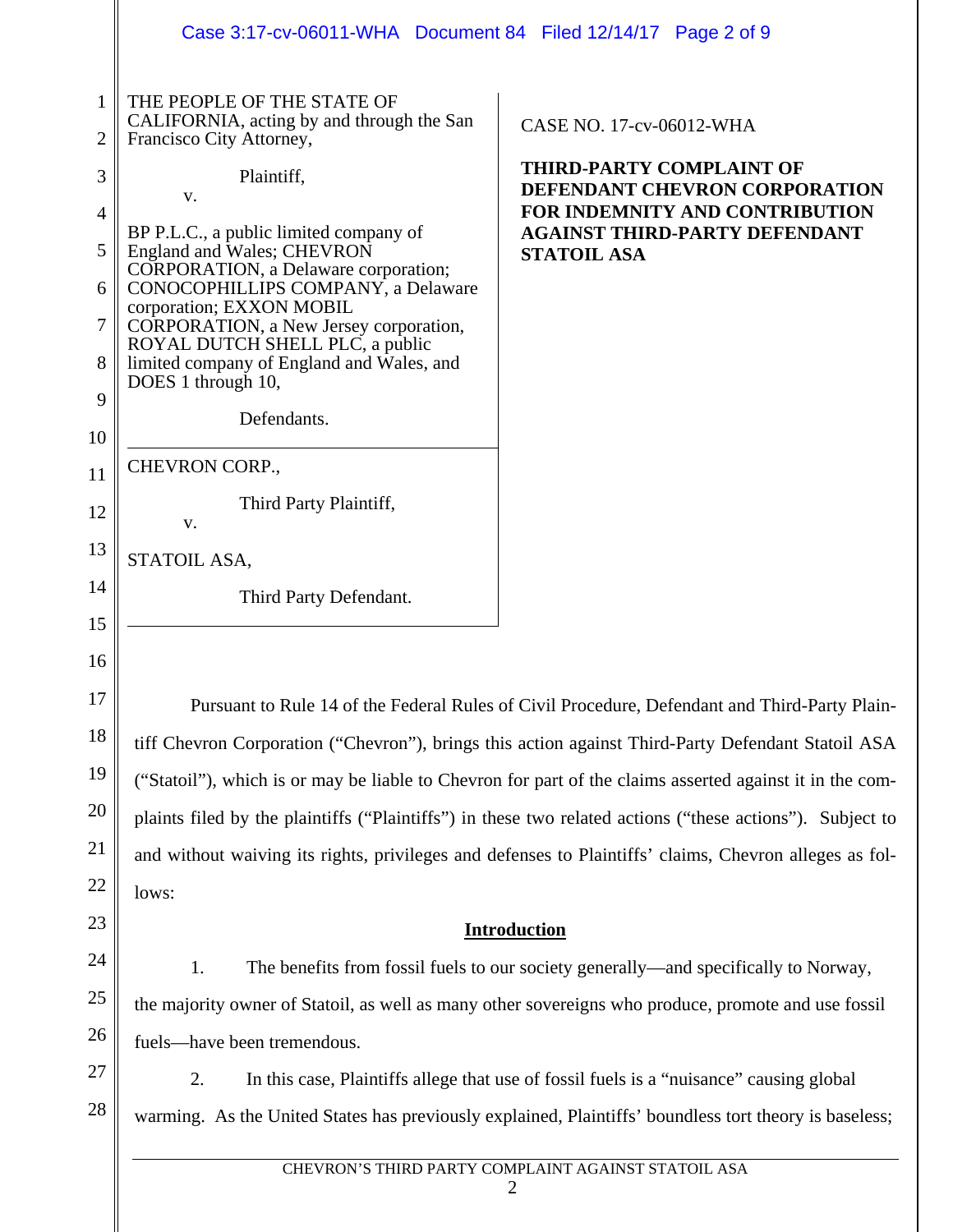# Case 3:17-cv-06011-WHA Document 84 Filed 12/14/17 Page 3 of 9

1 2 3 indeed, it "could provide virtually every person, organization, company, or government with a claim against virtually every other person, organization, company or government, presenting unique and difficult challenges for the federal courts."<sup>1</sup>

3. While Chevron agrees that the Plaintiffs' claims are meritless, for the reasons stated below, Statoil (an agency or instrumentality of Norway)—as well as potentially the many other sovereign governments that use and promote fossil fuels—must be joined as third-party defendants in this matter.

## **The Parties**

4. The plaintiffs in these two related actions are (i) the People of California, by and through the Oakland City Attorney, and (ii) the People of California, by and through San Francisco City Attorney Dennis J. Herrera (collectively, "Plaintiffs").

5. Defendant and third party plaintiff Chevron Corporation is a corporation organized and existing under the laws of State of Delaware, with its principal place of business in San Ramon, California.

6. Third-party defendant Statoil is an international, vertically integrated energy company incorporated in the Kingdom of Norway and headquartered in Stavanger, Norway. The Norwegian State is the majority shareholder in Statoil. Statoil's operations consist of multiple segments, includ-

4

5

6

7

8

9

10

11

12

13

14

15

16

17

 $\overline{a}$ 

<sup>18</sup>

<sup>19</sup> 20

<sup>21</sup> 22 23 24 25 26 27 28 1 Brief for the Tennessee Valley Authority as Respondents Supporting Petitioners at 37, *American Electric Power Co. Inc. v. State of Connecticut*, No. 10-74 (Jan. 2011); *id*. at 17, 37 (citing the extraordinary "breadth" of potential defendants in common-law suits aimed at global climate change as one of many reasons why such suits should be rejected). A finding that Plaintiffs' allegations against Chevron and the other named Defendants in these actions are true and sufficient would implicate a multitude of domestic and international actors as parties allegedly responsible for a portion of the injuries and damages Plaintiffs claim, either on the same basis as they would implicate Chevron, or, in the case of users and emitters of greenhouse gases, a more direct basis. These include other fossil fuel *producers* (e.g., the numerous unnamed fossil fuel companies (including others that are agencies or instrumentalities of sovereign foreign states), the United States, and numerous states, including California, *see* California Public Resources Code § 3106(d)); *promoters* (e.g., the unnamed manufacturers of automobiles, aircraft, heavy machinery, farm equipment, home and commercial heating equipment, etc.); and *emitters* (e.g., Plaintiffs themselves, private entities, and individuals around the world who actually consume and burn the fossil fuels that Plaintiffs allege give rise to global warming and the sea-level rise of which Plaintiffs complain). Accordingly, this third-party complaint is one of many that Chevron expects to file should this case proceed past motions to dismiss.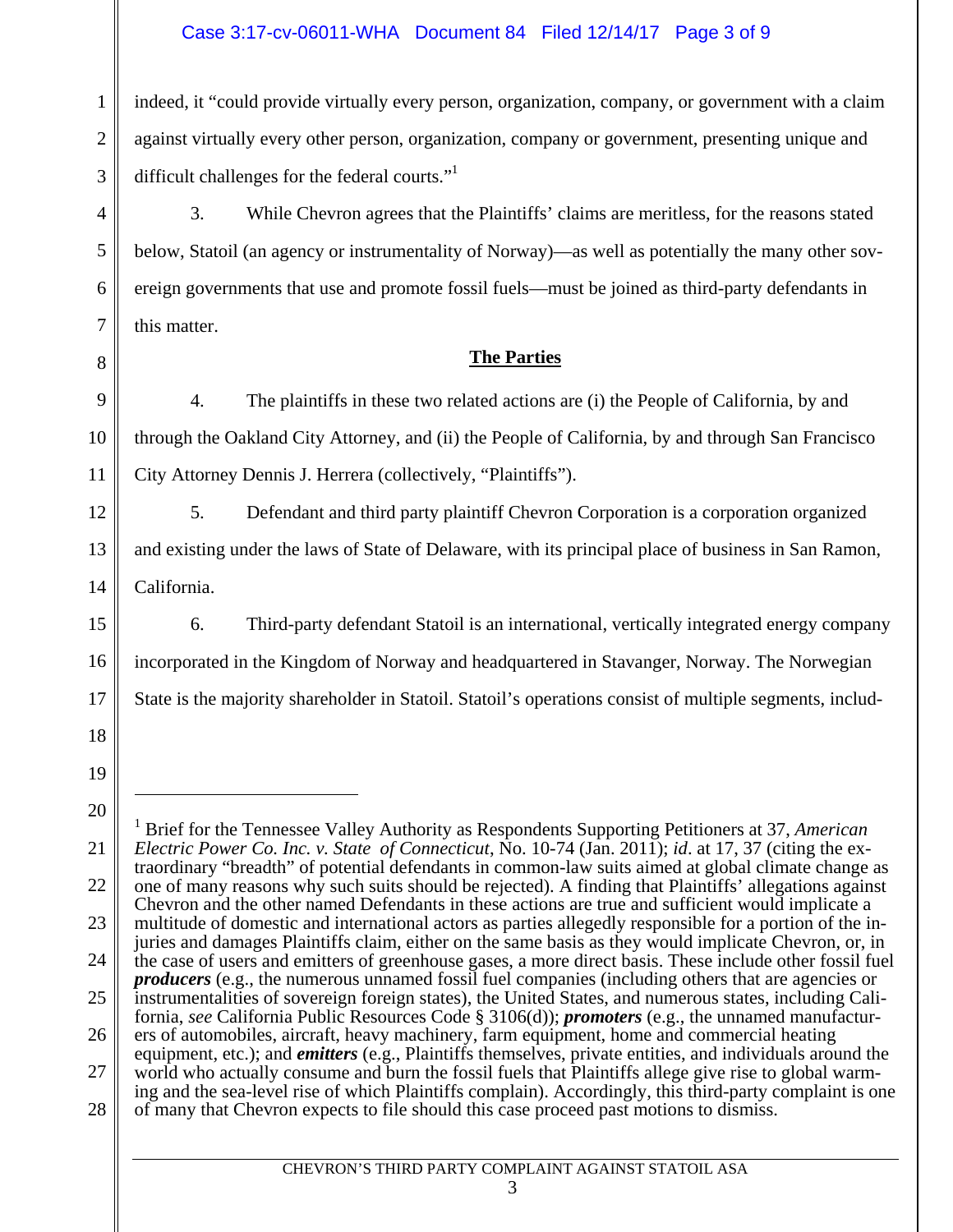#### Case 3:17-cv-06011-WHA Document 84 Filed 12/14/17 Page 4 of 9

1

2

3

4

5

6

7

8

18

19

20

21

28

ing exploration, production, extraction, marketing, processing, and technology support of its fossil fuel products, which include both petroleum and natural gas products.

7. Statoil is a "foreign state" as defined in 28 U.S.C. § 1603(a) because it is an "agency or instrumentality of a foreign state" as defined in 28 U.S.C. § 1603(b).

#### **Jurisdiction and Venue**

8. This Court has subject matter jurisdiction over the two related underlying actions pursuant to 28 U.S.C. § 1331. This Court has subject matter jurisdiction over this third party action pursuant to 28 U.S.C. § 1330.

9 10 11 12 9. Because, as further alleged within, the acts for which Statoil is or may be liable to Chevron for part of the claims asserted against it by Plaintiffs in these actions consist of "commercial activity" described in 28 U.S.C. § 1605(a)(2), Statoil is not immune from the jurisdiction of this Court.

13 14 15 16 17 10. Venue is proper in this District to the extent venue is proper for the original claims against Chevron. Venue also is proper in this District pursuant to 28 U.S.C. § 1391(f)(1) because a substantial part of the events or omissions giving rise to Plaintiffs' claims against Chevron for which Statoil is or may be liable allegedly occurred here, and a substantial part of the property that is the subject of the action is situated here.

## **Plaintiffs' Allegations and Claims Against Chevron**

11. Chevron does not by pleading these third-party claims admit any allegation of fact or law in Plaintiffs' complaints in these actions.

22 23 24 25 26 27 12. In their complaints, Plaintiffs allege that the "production and promotion of massive quantities of fossil fuels" by "Defendants, both individually and collectively" has "substantial[ly] contribut[ed] to global warming-induced sea level rise and … attendant injuries and threatened injuries" to Plaintiffs, which are "indivisible injuries." Oakland Complaint ¶ 95; San Francisco Complaint ¶ 96. Based on those allegations, Plaintiffs assert a single cause of action, for public nuisance on behalf of the People of the State of California. Chevron denies that Plaintiffs are entitled to any

#### CHEVRON'S THIRD PARTY COMPLAINT AGAINST STATOIL ASA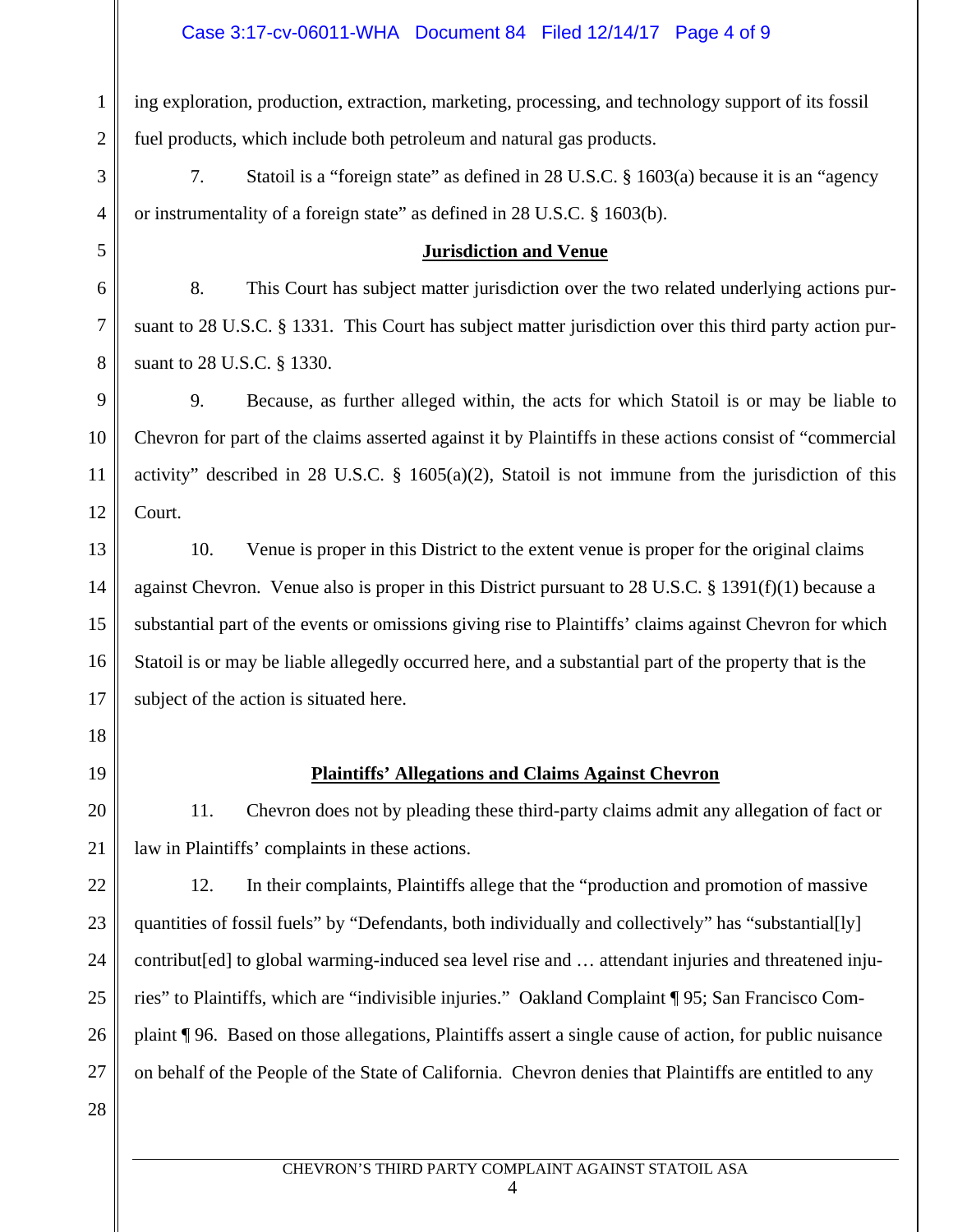relief on their Complaints. However, in the event that Chevron is held liable to Plaintiffs, Chevron is entitled to indemnity and/or contribution from Statoil.

3

4

5

6

7

20

21

1

2

13. Plaintiffs' complaints in these actions include the following further allegations:

- a. "The use of fossil fuels oil, natural gas and coal is the primary source of the greenhouse gas pollution that causes global warming, a point that scientists settled years ago. Defendants have produced massive amounts of fossil fuels for many years." Both Complaints ¶ 2; *accord, e.g.,* Oakland Complaint ¶¶ 38-51, 52-55; San Francisco Complaint ¶¶ 38-52, 53-56.
- 8 9 10 11 12 b. Defendants "sponsored public relations campaigns, either directly or through the API [the American Petroleum Institute, a petroleum industry trade association], or other groups, to deny and discredit the mainstream scientific consensus on global warming, downplay the risks of global warming" Both Complaints ¶ 6; *accord, e.g.,* Oakland Complaint ¶¶ 63-68, 72-73, 77; San Francisco Complaint ¶¶ 64-69, 73-74, 78.
- 13 14 15 16 17 18 19 c. "Defendants are substantial contributors to the public nuisance of global warming that is causing injury to the People and thus are jointly and severally liable." Both Complaints ¶ 10; *accord, e.g.,* Oakland Complaint ¶¶ 95-98; San Francisco Complaint ¶¶ 96-99; *see also* both Complaints, p. 39 ("**WHEREFORE,** the People pray for judgment and an order against each Defendant, jointly and severally, as follows: 1. Finding Defendants BP, Chevron, ConocoPhillips, Exxon, and Shell jointly and severally liable for causing, creating, assisting in the creation, of, contributing to, and/or maintaining a public nuisance").

## **Statoil Is or May Be Liable to Chevron for Part of the Claims Asserted Against It in these Actions**

22 23 14. The claims set forth in this Third-Party Complaint arise out of the same transactions, occurrences and set of circumstances as set forth in Plaintiffs' complaints in these actions.

24 25 26 27 28 15. The thrust of Plaintiffs' complaints is a misguided attempt to blame Chevron's production and promotion of fossil fuels for global climate change, even though Plaintiffs concede that Chevron did not violate any law, rule, statute, or regulation and that it is not the production, but rather the burning or use of such fossil fuels by end-users, that causes the release of greenhouse gases into the atmosphere.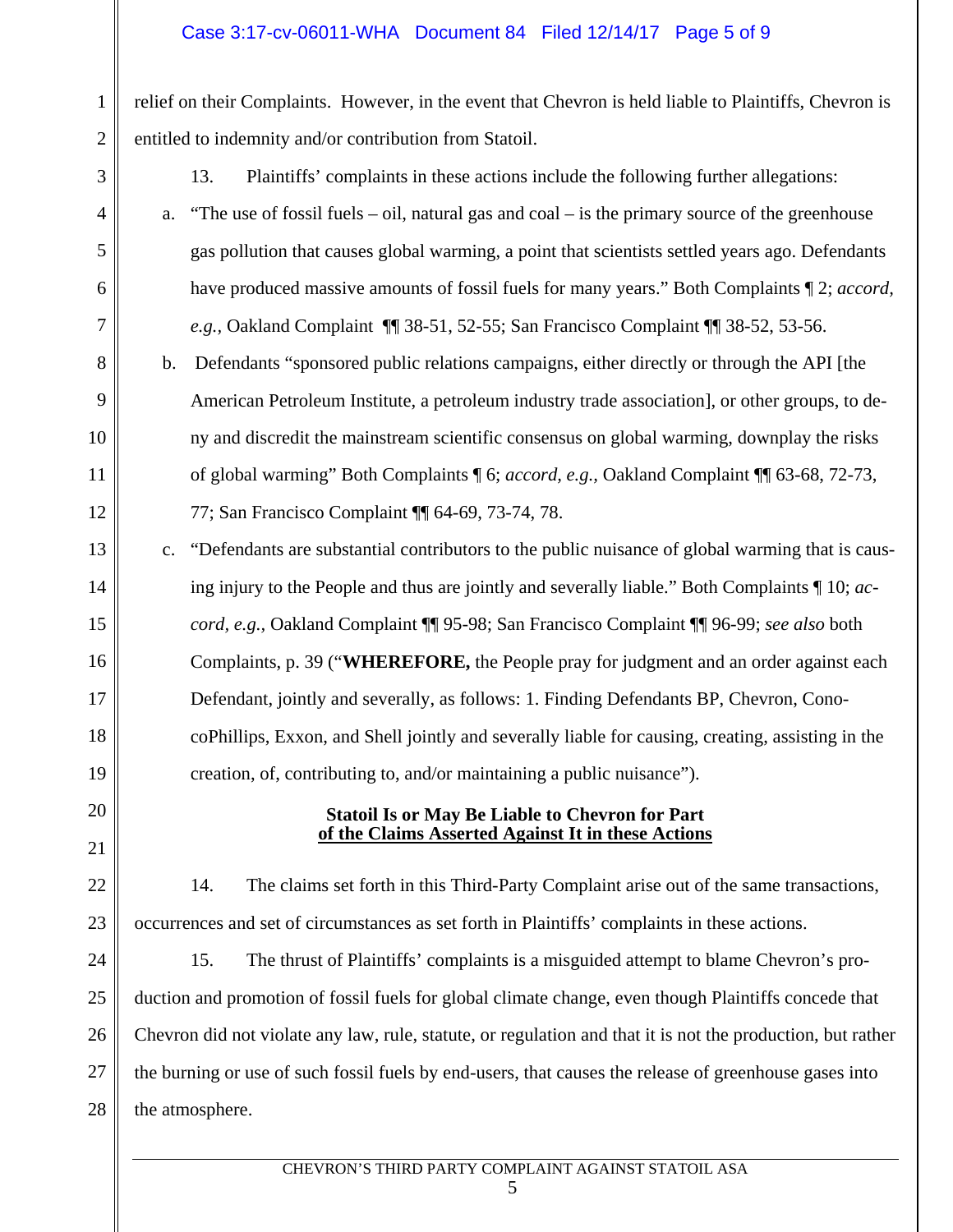#### Case 3:17-cv-06011-WHA Document 84 Filed 12/14/17 Page 6 of 9

1 2 3 4 5 6 7 8 16. Chevron primarily is a producer of fossil fuels, not a user or burner of such fuels. Greenhouse gases generally are not released from fossil fuels until the fuels are burned or otherwise consumed. As Plaintiffs themselves allege, "[t]he *use* of fossil fuels - oil, natural gas and coal - is the primary source of the greenhouse gas pollution that causes global warming." Both Complaints ¶ 2 (emphasis added). Plaintiffs' complaints repeatedly allege that it is the "use," "burning," and "combustion" of fossil fuels that creates the greenhouse gases and global warming to which they attribute the sea level rise of which they complain. Both Complaints ¶¶ 2, 38-42; Oakland Complaint ¶ 53, San Francisco Complaint ¶ 54.

17. For these and other reasons, Chevron denies that Plaintiffs are entitled to any relief on any of their claims.

9

10

17

18

19

20

21

22

23

24

25

26

27

28

11 12 18. In the event that Chevron is held liable to Plaintiffs, however, Chevron is entitled to partial indemnity and/or contribution from Statoil.

13 14 15 16 19. According to Statoil's website, https://www.statoil.com/, Statoil, like Chevron and each of the other Defendants in these actions, has engaged, and continues to engage, directly and through its agents in the United States, in the production and promotion of "massive quantities of fossil fuels." Notably, Statoil:

- a. In 2015 alone, produced 2,004 MBOE/D (millions of barrels of oil per day) and 51.2 BCM (billion cubic metres) of natural gas, and had total global revenues of 465.3 billion NOK (\$52.5 billion);
	- b. Is "an international energy company present in more than 30 countries around the world, including several of the world's most important oil and gas provinces… operat[ing] in North and South America, Africa, Asia, Europe and Oceania—as well as Norway";
- c. Has "positioned [itself] as a significant player in the exploration and development of oil and gas in the Gulf of Mexico, as well as in the exploration and production from shale and tight rock formations in the US," with "development and production activities in the United States includ[ing] interests and operations in the US Gulf of Mexico, the Appalachian region, south-west Texas, and the Williston Basin"; and

#### CHEVRON'S THIRD PARTY COMPLAINT AGAINST STATOIL ASA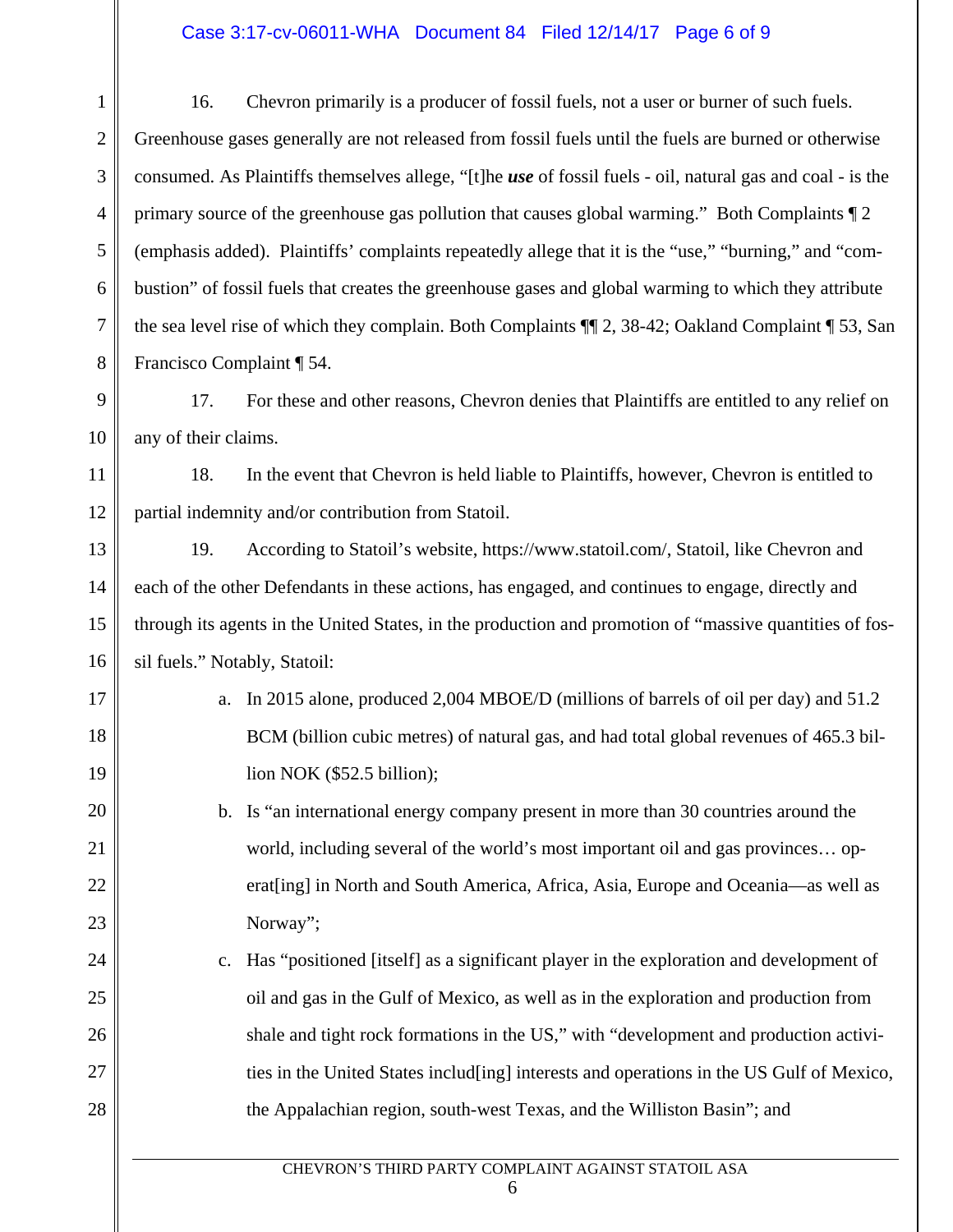# Case 3:17-cv-06011-WHA Document 84 Filed 12/14/17 Page 7 of 9

d. In its US business alone, "currently handles a production of about 251,000 boe/day (2015)" and has "a trading office in Stamford, Connecticut which plays an important role in [its] global network for trading crude oil and refined products, and from which [Statoil] deliver[s] about 600,000 barrels of crude oil, petrol, propane and butane into the North American market every day."

20. Statoil's website also identifies Statoil as a member of the American Petroleum Institute.

21. Accordingly, Plaintiffs' allegations, if found to be true and sufficient, would implicate Statoil as a party responsible for a portion of the injuries and damages Plaintiffs claim on the same basis as they would implicate Chevron and the other named Defendants.

11 12 13 22. Statoil's production and promotion of fossil fuels upon which this third-party complaint is based constitute "a regular course of commercial conduct" within the meaning of 28 U.S.C. § 1603(d).

14 15 16 17 18 19 20 21 22 23 23. Such production and promotion also constitute "a commercial activity carried on in the United States by [a] foreign state" within the meaning of 28 U.S.C.  $\S$ § 1603(e) and 1605(a)(2) because they have "substantial contact with the United States." Notably, Statoil's website and SEC filings both detail Statoil's extensive onshore and offshore oil and gas development and production activities in the United States and also confirm that these activities are conducted through Statoil's Development and Production USA division ("DPUSA"). *See, e.g.,* https://www.statoil.com/en/aboutus/organisation.html (organization chart, description of DPUSA); Schedule 13D filed by Statoil on December 1, 2011,  $^2$  Annex A, "Directors and Executive Officers of Reporting Persons," at pp. A-6, A-9-10, A12-16 (reflecting several instances of the same individuals serving as directors or officers of both Statoil and United States subsidiaries of Statoil).

24

1

2

3

4

5

6

7

8

9

10

# **Count One: Partial Equitable Indemnity**

25 26 24. Chevron incorporates by reference each of the allegations in paragraphs 1 through 23 above.

27 28  $\overline{a}$ 

 $^{2}$  https://www.sec.gov/Archives/edgar/data/1034755/000119312511336814/d267817dsc13d.htm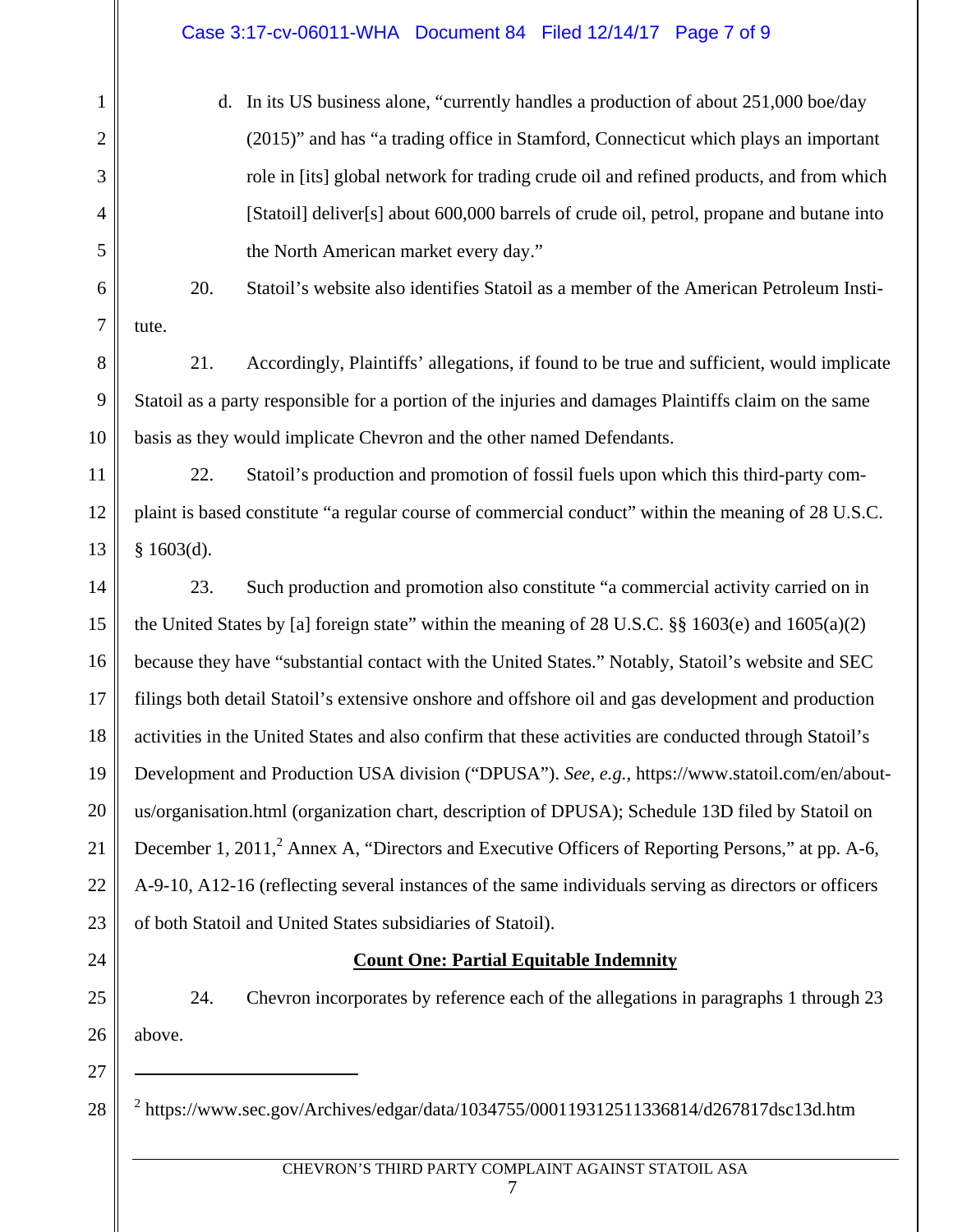# Case 3:17-cv-06011-WHA Document 84 Filed 12/14/17 Page 8 of 9

1 2 3 4 5 25. In the event that Chevron is held liable to Plaintiffs for causing, creating, assisting in the creation of, contributing to, and/or maintaining "a public nuisance in San Francisco" and/or "the People's attendant injuries and threatened injuries," such nuisance and injuries were occasioned in substantial part by Statoil. 26. Should Chevron be ordered to pay for all or part of the abatement fund remedy or oth-

er relief Plaintiffs seek in these actions, and the amount Chevron is ordered to pay exceeds Chevron's proportionate share of the common liability, Chevron is entitled to equitable indemnity from Statoil for Statoil's proportionate share of such excess.

#### **Count Two: Contribution**

12 27. Chevron incorporates by reference each of the allegations in paragraphs 1 through 26 above.

15 16 28. Should Chevron be ordered to pay for all or part of the abatement fund remedy or other relief Plaintiffs seek in these actions, and the amount Chevron is ordered to pay exceeds Chevron's proportionate share of the common liability, Chevron is entitled to contribution from Statoil for Statoil's proportionate share of such excess.

## **PRAYER FOR RELIEF**

| 19 | WHEREFORE, Chevron prays for judgment against Statoil as follows: |    |                                                                                          |
|----|-------------------------------------------------------------------|----|------------------------------------------------------------------------------------------|
| 20 |                                                                   | a. | That, in the event judgment is entered against Chevron in the underlying actions,        |
| 21 |                                                                   |    | Chevron is entitled to indemnity from Statoil in an amount to be determined at trial;    |
| 22 |                                                                   | b. | That, in the event judgment is entered against Chevron in the underlying actions,        |
| 23 |                                                                   |    | Chevron is entitled to contribution from Statoil in an amount to be determined at trial; |
| 24 |                                                                   | c. | For such other and/or further relief as this Court may deem just and proper.             |
| 25 |                                                                   |    |                                                                                          |
| 26 |                                                                   |    |                                                                                          |
| 27 |                                                                   |    |                                                                                          |
| 28 |                                                                   |    |                                                                                          |
|    |                                                                   |    |                                                                                          |
|    |                                                                   |    | CHEVRON'S THIRD PARTY COMPLAINT AGAINST STATOIL ASA<br>8                                 |

9

10

11

13

14

17

18